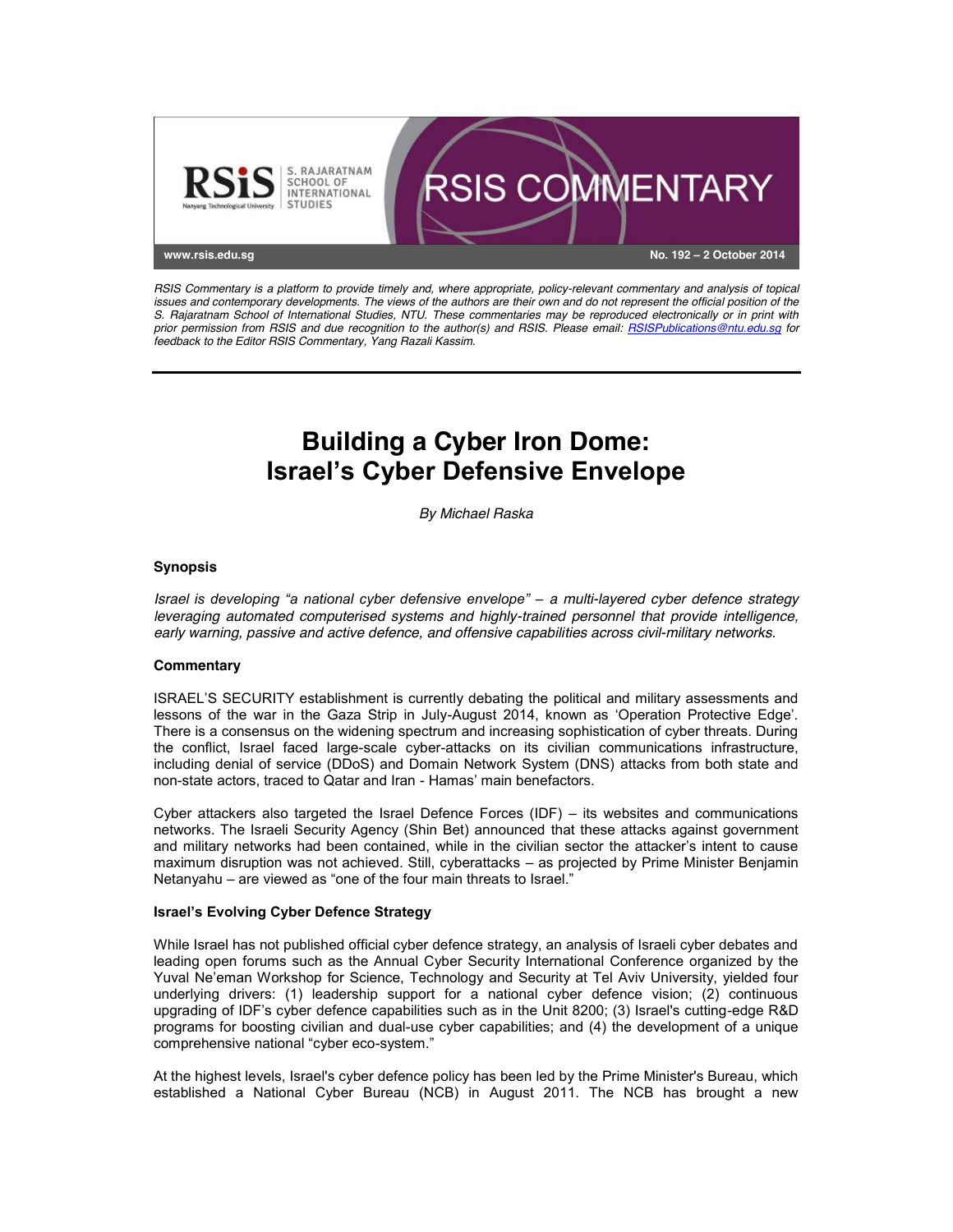interdisciplinary thrust into Israel's cyber security, aiming to link civil-military expertise to tackle evolving cyber threats.

Paradoxically, the NCB has been opposed by Shin Bet, the internal security agency, which argued that action against hackers should be taken proactively in the early organisation and planning stages, rather than reactively. The Shin Bet claimed that the NCB is unable to carry out this task because it lacks intelligence-gathering capabilities, has no operational tradition of deterrence and no possibility of integration with similar security organisations worldwide.

After nearly two years of policy battles, Prime Minister Netanyahu announced on September 21 the establishment of a new government authority alongside the NCB with the responsibility for protecting Israel's economy and civilian space from computer attacks; effectively rejecting recommendations of the Shin Bet security services.

Meanwhile in the military domain, the IDF has been consistently upgrading its cyber capabilities and network defences. Well-known units of the IDF that specialise in various aspects of computer network operations are frequently profiled in the media for their high levels of operational sophistication, technological advances, and training. These include the Intelligence Corps Unit 8200 tasked with signal intelligence (SIGINT) and code decryption; the Cyber Unit within 8200, established in 2009; the C4I Branch developing netcentric warfare concepts and technologies; and other intelligence units. In 2013, the IDF also established a new Cyber Branch tasked to integrate operational concepts based on strategic needs and cyber capabilities of the IDF.

The experiences, training, and expertise of many former IDF Unit 8200 members have over time diffused into Israel's cutting-edge high-tech R&D sector, reinforced by the "start-up nation" culture. As of 2014, there are over 200 Israeli start-ups working on innovative cyber security solutions, resulting in US\$3 billion in cyber exports, second only to the United States worldwide and constituting 5% of the global market, according to the National Cyber Bureau. Moreover, in 2013 Israeli start-ups raised US\$165 million in investment funding, a figure which represents 11 percent of global capital invested in the field of cyber security. According to the NCB, 14.5 percent of all the firms worldwide attracting cyber-related investment are Israeli-owned.

In this context, Israel is creating a unique, symbiotic national "cyber eco-system." Strategic cooperation among leading national sectors: the defence establishment, private enterprise, academia, and key government agencies such as the Chief Scientist and the Ministry of Defense's Export Controls Agency shape national cyber security priorities, and more importantly, the implementation of cyber security innovation across civil-military domains.

### **Israel's Cyber Iron Dome**

During the Operation Protective Edge, the main defence system used by Israel against the rocket attacks was the Iron Dome system operated by the Israel Air Force. The system is composed of a locator-radar, which identifies the rocket's source and tracks its trajectory, launcher with advanced interceptor missiles (Tamir), and a command and control centre which calculates the likely target. Iron Dome effectively creates a defensive envelope around a specific area, and is able to launch selective salvo intercepts against multiple incoming rockets with a success rate of 90%.

As of now, one of the influential schools of thought in the Israeli cyber debate is discussing the applicability of the operational concepts and lessons learned from the Iron Dome missile defence methodology in the cyber domain. For example, how to create effective cyber intelligence (enemy analysis & target creation), early warning and absorption readiness, strike effort, area suppression, active defence, command and control, passive detection, and ultimately, cyber deterrence.

Israel's cyber innovation must therefore be linked to the changing strategic realities over the past decade, including the emergence of the varying cyber threats that have created yet another layer of asymmetric security predicaments, while mitigating the effectiveness of Israel's traditional deterrence, early warning, and rapid military decision strategies. Amid these changes, Israel's subconventional threat spectrum has blurred the traditional offence and defence lines and widened the scope and character of operational requirements, including the need to protect both the physical and cyberdomains concurrently.